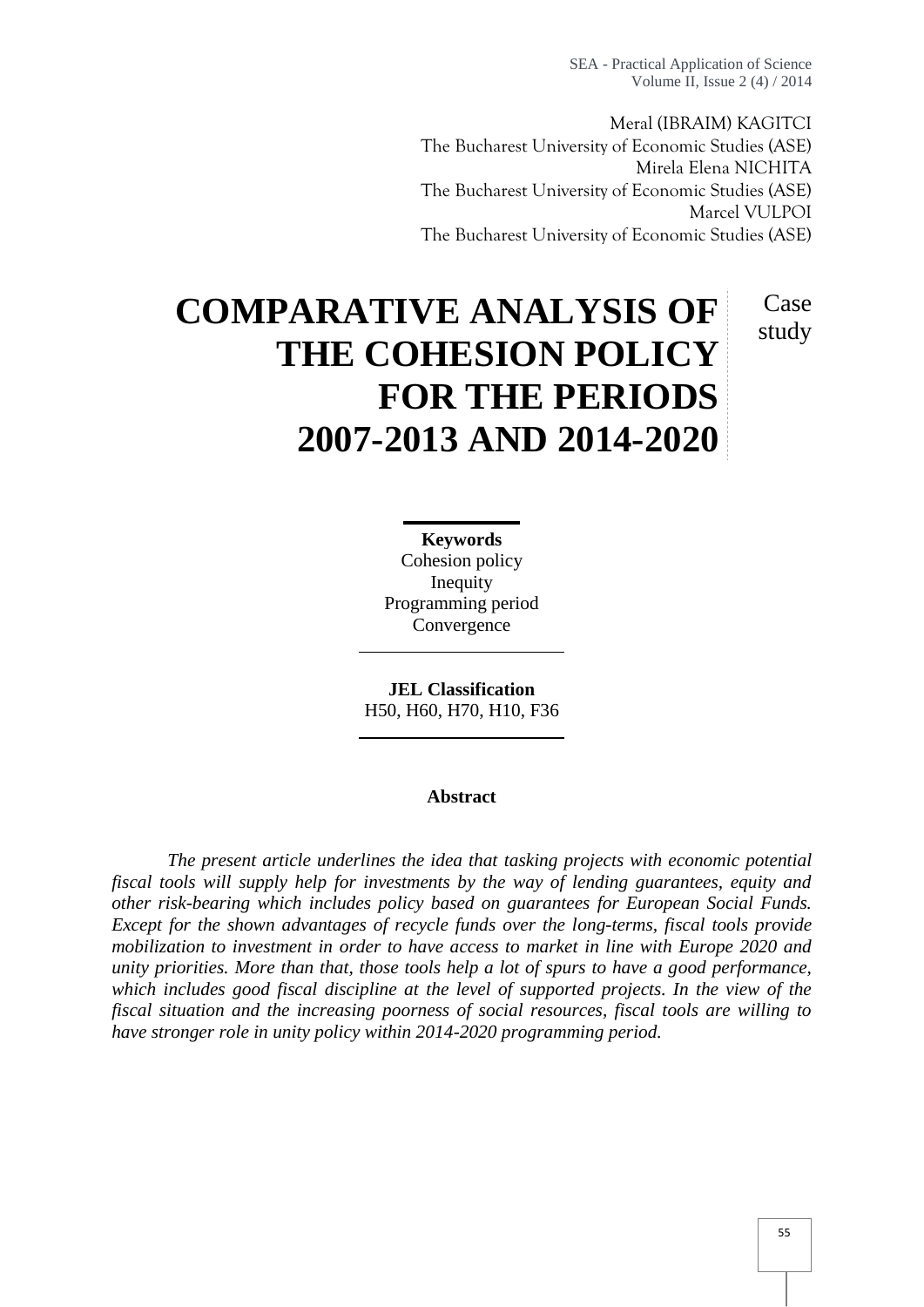### **Introduction**

The successful operation of the regional increasing – or cohesion – policy of the European Union has a strategic importance from the point of view of the entire integration process. The strength of economic, social and territorial cohesion and decreasing disparities between Member States and regions are not only one of the principal priorities of the integration, but at the same time these are justified expectations of the people living in the Member States of the Union.

A bigger number of jobs for all the regions and cities of the European Union will bring more developments. After two successive growths in 2004 and 2007, it was a hard target to do the European Union more coherent. The developments for that period were to realize  $\text{\textsterling}308$  billion (in 2004 prices) to help regional development agenda and to encourage job creation. 82% of this total quantity is based on the "convergence" objective sent to the poorest Member States and regions. About 16% of the structural funds are based on helping innovation, sustainable development, good accessibility and training project under the Regional Competitiveness and Employment target. The rest of 2,5% are used for cross-border, transnational and interregional collaboration under the .European Territorial Cooperation" task. Many finished tasks have been agreed upon the following targets of the development and employments agendas- the task is almost 605 in the case of "Convergence" task and almost  $75\%$ , in the case of  $\mu$  regional competiveness and employment" tasks economical tools represent a resort efficient way of launched unity policy resources

Economical investments have been turned to account for bringing investments for Structural Funds since 1994-1999 programming period. Their relative matter has increased during programming period 2007-2013 and they can present, nowadays, 5% of European Regional

Development Fund resources. In the view of the fiscal situation and the increasing poorness of social resources, fiscal tools are to have a stronger role in unity policy in 2014-2020 programming period.

The aim of this problem is the way in which the European Commission tries to promote the expansion and strength of the financial instruments in the next programming period as a more efficiently way and another alternative to complement traditional grant-based financing, based on the accomplishment experiences with financial ads in the current days and past cohesion policy cycles and on the important reflection which is attached to them in the multiannual financial scenario. The main purpose of this article is to speed the process of development, the territorial dimension of the Europe 2020 strategy and other EU and national policies. In spite of the fact that a consensus on the matter of territorial size for development, policy processes in the land of territorial increasing are not enough connected to those in other lands. About twenty years of inter governmental collaboration and territorial growth between EU Member States has only consolidated multiannual programming in relation to the EU progress policy. No dutiful trial has been succeeded to a more efficient connection between these two steps together in order to examine their synergies and thus to bypass to pay the big price of non coordination. A big number of reasons stand behind this unintentional but long brake of policies at the EU level.

The European process of financial integration did not engender a uniform allotment of benefits under the conditions that member countries had particular initial levels of increasing. The adoption of an EU cohesion policy was necessary to support countries/regions with openings in rising. Its objective is to slow down inequality between EU regions, through a better use of their respective economical and human potentials, in order to receive a real convergence. This process has on one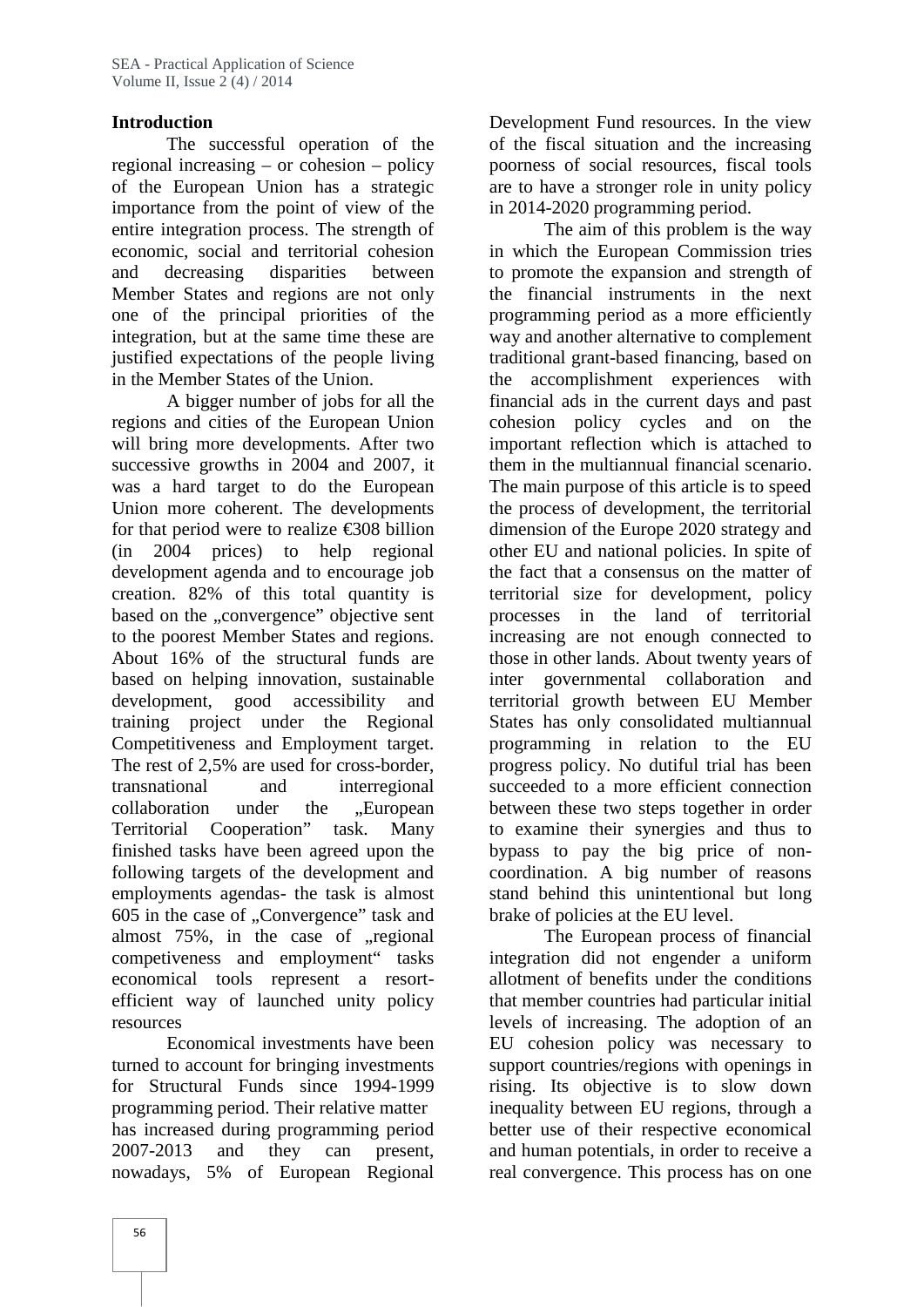hand internal (as a result of internal policy Lisbon being promoted, in accordance with economy common policies) and on other hand, Community's (through cohesion policy) sources. Both of them show a structural transformation of economy, contributing through it to the stimulation of the financial evolution process and to the faster rising of discrepancies in returns. In the European model, cohesion policy is based on the communitarian instrument through which the process of economic convergence is supported. This results in both a better accumulation of production factors and a progress of their productivity (as in a higher rate of spore), and an economic modernization of the benefiting countries (regions).The allocation of structural funds is meant to unblock the engine of development in regions that benefit them. However, lacking some absorbing effects at a regional level, development disparities can persist. Thus, it is explained why discrepancies between EU regions have maintained relatively constant, while those from within the Member States have even increased. Regions with a reduced level of development within the EU-15 are characterized by a reduced growth in the total productivity of their production factors (of the efficiency in their utilization, lacking an improved education and technology), through the existence of a high unemployment rate and continued relatively high numbers in agriculture. An additional challenge for internal cohesion of the EU has been the magnification program, which has lead to a rising in receipt inequality within the communitarian space. Thus, the difference between the development level of 10% of the population in the most thriving regions and the same percentage of inhabitants of the poorest regions has grown more than 2 times, compared to the existing situation in the European Union with 15 Member States. For the period 2007-2013, EU's cohesion policy was reformed in order to better obey with the objectives set at

and Göteborg (competitive supposed on knowledge, technological research and rise, sustainable increase, employment). The analysis of Community's directions suggests that fiscal assistance has positive effects on economic growth at a regional and national level. Cohesion Policy influences all of its sources, contributing to the increase of capital amassment (through the birth of new firms), of the degree of employment (in concordance with the objectives set by the Lisbon Strategy) and the efficiency with which the production factors are used innovation, reduction of transaction costs). The estimates of the European Commission underline a growth in national GDP by 10% as a result of the allocation of financial resources towards the less developed countries of the EU, between the years 2007 and 2013.Beyond the immediate effects of aggregate demand (income rises in the beneficiary regions), decisive become those on aggregate supply, on a long time. Thus, the modernization of the infrastructure, the rise of education levels as well as subsidies of research and development activities permit the increase of potential growth in of the economy (as in potential GDP). In these conditions, shock suction on the demand or the structural sides will be faster in the countries/regions that benefit from structural and cohesion funds. It results that from cohesion policy; the convergence of business cycles of an economy within the euro zone can rise, consequently increasing the benefits of adopting a single currency.

#### **Literature review**

At the heart of institutional and governance debates on EU Cohesion policy is the argument that Structural Funds have developed the profile and influence of regional and local actors in economic development. As Benz and Eberlein note, since the landmark reforms of the Structural Funds in 1988, the Funds have been in a wide way studied as a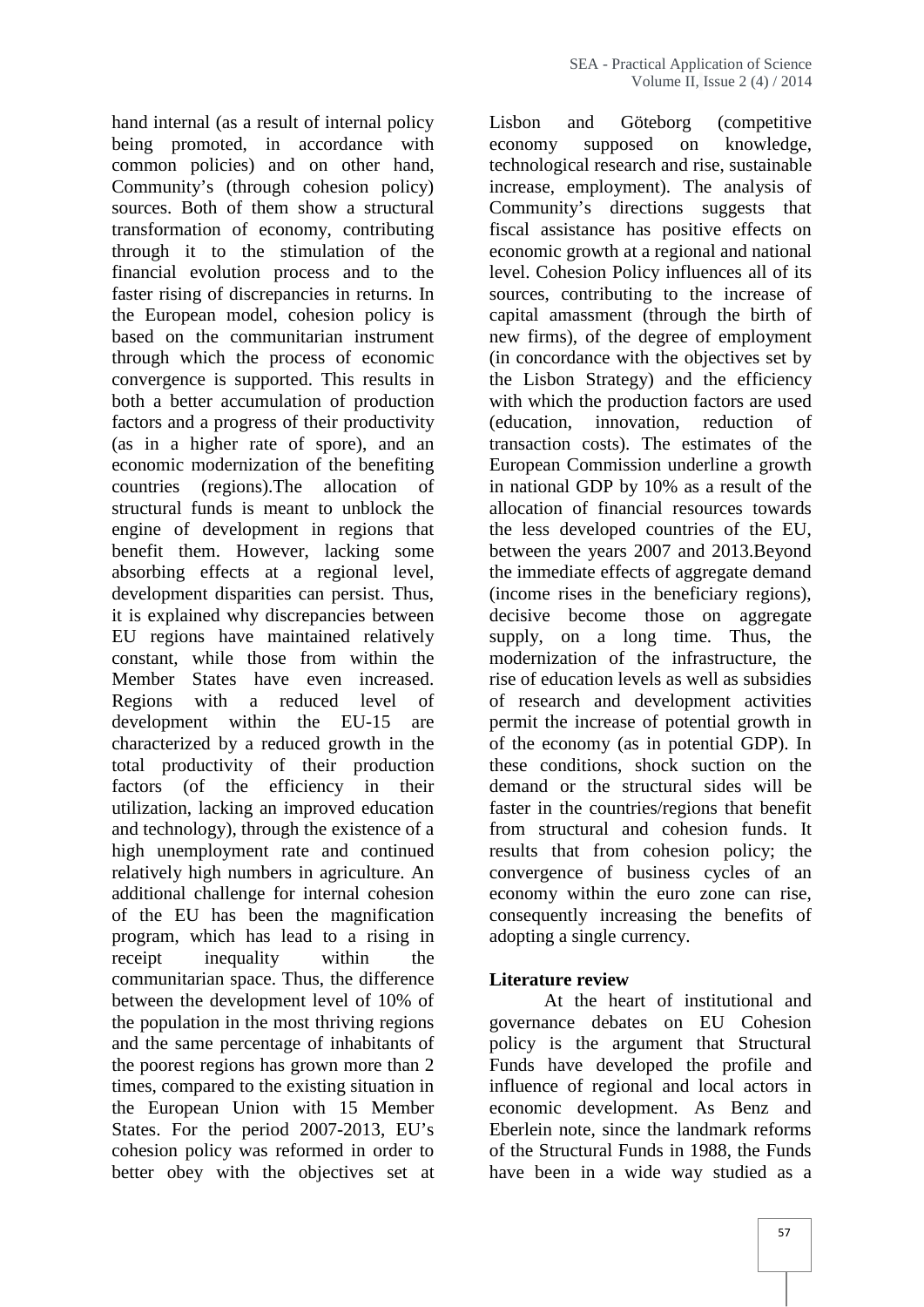paradigm case of multi-level governance structures in the EU15 and of adjustment of regional structures (Based on the precession and post accession experience of the new Member States, it has been suggested that EU Cohesion policy will similarly lead to changes in territorial relations within Central and Eastern European countries. It is anticipated that Structural and Cohesion Funds will promote the greater involvement of regional-level institutions in economic development, with the potential for a lot of changes in regional governance structures and policy practice.

# **Tendencies of convergence and disparities among the EU Member States and regions**

In the last 10 years a process of leveling out between the less developed Member States has been taking place, as can be seen in the three countries (Greece, Portugal and Spain) formerly the least developed, and in Ireland, though at a pace varying from country to country. However, the fail of European integration showed a mixed picture: both convergence and divergence occur over time and at the same time. The experience shows that the less developed Member States' performance converges in the long run, but in several cases the poorer regions were able to reach a lower speed of fiscal increase. Concerning the experience of the old less developed Members, in 1960 the four countries had a low level of GDP per capita in purchasing power parities: Portugal had 40%, Greece 43%, Spain 57% and Ireland 61% to the EU15 average. According to the latest official statistical publications, Portugal achieved 80%, Greece 90%, Spain 100% and Ireland 128% of the EU27 average level of development (Eurostat, 2011b).

According to the last data for 2010, 2009 and 2008, published by the statistical office of the European Union, the dispersion in GDP per capita across the EU Member States remained quite

remarkable. As in the previous years, Luxembourg has the biggest GDP per capita among all the 27 Member States and it is more than two and a half times above the EU27 average, and about 6 times greater than Bulgaria, which is the poorest member state as measured by this indicator. The Netherlands comes out on the second place among the Member States, at 33 per cent above the EU average. Ireland maintains its position among the richest EU Member States, but there is a clear downward trend between 2008 and 2010. This can be explained in first line by the development of its nominal GDP, which decreased by more than 13 per cent in this period. Other Member States with GDP per capita of 20 per cent or more above the EU level in 2010 were Denmark, Austria and Sweden. Belgium and Germany are at about the same level, followed by Finland and the United Kingdom, while France comes out well ahead of Italy and Spain which have been at similar levels for several years. Cyprus, with a GDP per capita marginally below the EU average in 2010, remained ahead of Greece, which has suffered from the deep economic crisis. Slovenia, Malta, Portugal and the Czech Republic are all clustered around 20 per cent below the EU average, well ahead of Slovakia, Hungary, Estonia and Poland which are around 40 per cent below the EU average. Poland shows a clear increase in its relative position, while Lithuania and Latvia, on the other hand, have shown a decrease in GDP per capita between 2008 and 2010. Romania and Bulgaria have GDP per capita levels just below 50 per cent of the EU average.

The regions with the highest per capita GDP are in southern Germany, the south of the UK, northern Italy and Belgium, Luxembourg, the Netherlands, Austria, Ireland and Scandinavia. The regions around certain capitals, Madrid, Paris, Prague and Bratislava, also fall into this category. The weaker regions are concentrated in the southern, south western and south-eastern periphery of the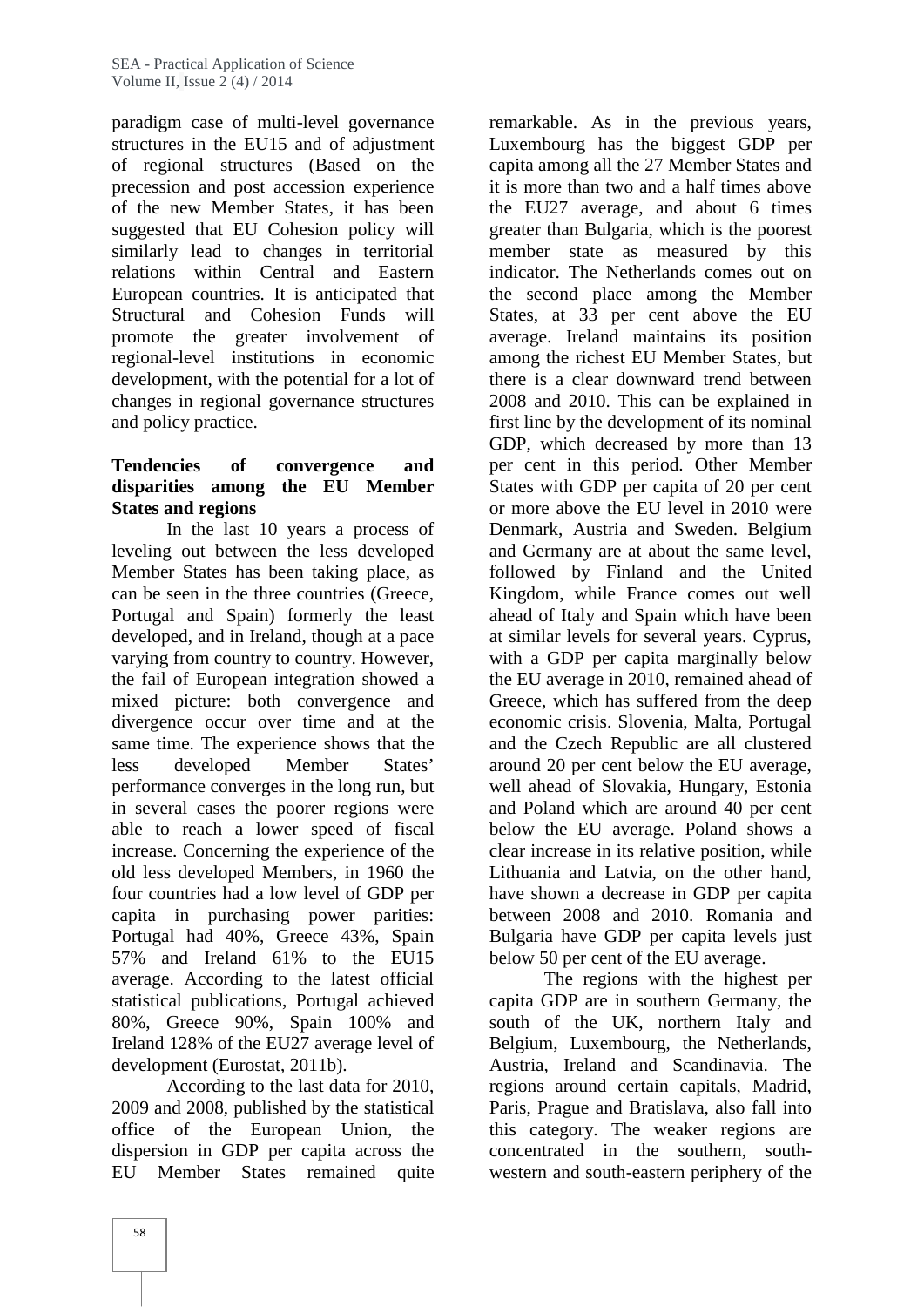EU, in eastern Germany and the new Member States. Nowadays, per capita GDP ranges from 28 % of the EU27 average (6 500 PPS) in Severozapaden in Bulgaria to 343 % (85 800 PPS) in the capital region of Inner London in the UK. The factor between the two ends of the distribution is therefore 13.2:1 (Eurostat, 2011).

A detailed analysis of trends within countries between 2000 and 2008 shows that the fiscal increase in regions within a country can be almost as diverse as the one between regions in different countries (Eurostat, 2011). The largest differences were seen in the Netherlands, Romania, Slovakia and the United Kingdom, where there were performance differences of more than 40 percentage points relative to the EU average for the per capita GDP of the fastest- and slowest-growing regions. The countries with the small differences among regions were Ireland, Slovenia, Denmark and Finland, with regional performance differences of between 2 and 9 percentage points. In both new Member States and EU15 countries, significantly diverging regional trends mainly resulted from dynamic growth in capital regions. However, as the values for Slovenia (6 percentage points) and Poland (14 percentage points) show, the data available doesn`t confirm the assumption that major regional growth disparities are a typical characteristic of new Member States. The data also shows that the regions with the lowest levels of per capita GDP recorded a significant progress. Between 2000 and 2008, Nord-East and South-Muntenia (both in Romania) caught up by 11 and 18 percentage points and Yuzhen tsentralen (Bulgaria) by 9 percentage points compared to the EU27 average (European Commision, 2004, 2007).

*Table 1* shows clear progress in economic convergence between regions over the eight-year period 2000–08: the proportion of the population living in regions where per capita GDP is less than 75 % of the EU average fell from 27.2 %

to 23.8 %. At the same time, the proportion of the population living in regions where this value is greater than 125 % fell from 24.6 % to 19.6 %. These shifts at the top and bottom ends of the distribution meant that the proportion of the population in the midrange (per capita GDP of 75–125 %) increased sharply from 48.2 % to 56.6 %. This corresponds to an increase of around 50 million inhabitants. A more detailed analysis shows that, in addition, many regions with a GDP of less than 50 % of the EU average have made quite substantial progress. Between 2000 and 2008, the population living in these regions fell by almost a third, from 14 % to 8.7 %, i.e. by 25 million. Moreover, an examination of the 10 weakest regions as at 2000, where 4.8 % of the population lived at that time, shows that this group made strong progress. Per capita GDP in these regions rose from 22.6 % to 36.4 % of the EU average between 2000 and 2008.

A comparison of the extreme values between 2000 and 2008, however, shows that trends in the EU15 have been quite different from those in new Member States. While the gap between the regional extreme values in the new Member States is growing in most cases, it is shrinking in one out of every two EU15 countries. The catch-up process in new Member States was of the order of 1.7 percentage points per year between 2000 and 2008, compared to the EU average. Per capita GDP (in PPS) in these 12 Member States thus rose from 45 % of the EU average in 2000 to almost 59 % in 2008. In 2008, performance was particularly strong, with 2.7 percentage points. This can be explained partly by the fact that the economic and financial crisis struck first in the EU15 Member States, some of which, like Ireland, Italy and Denmark, were already in recession in 2008. On the other hand, among new Member States, only Estonia and Latvia already had negative volume growth rates in 2008, and the full effects of the crisis became apparent only in 2009. The initial data available on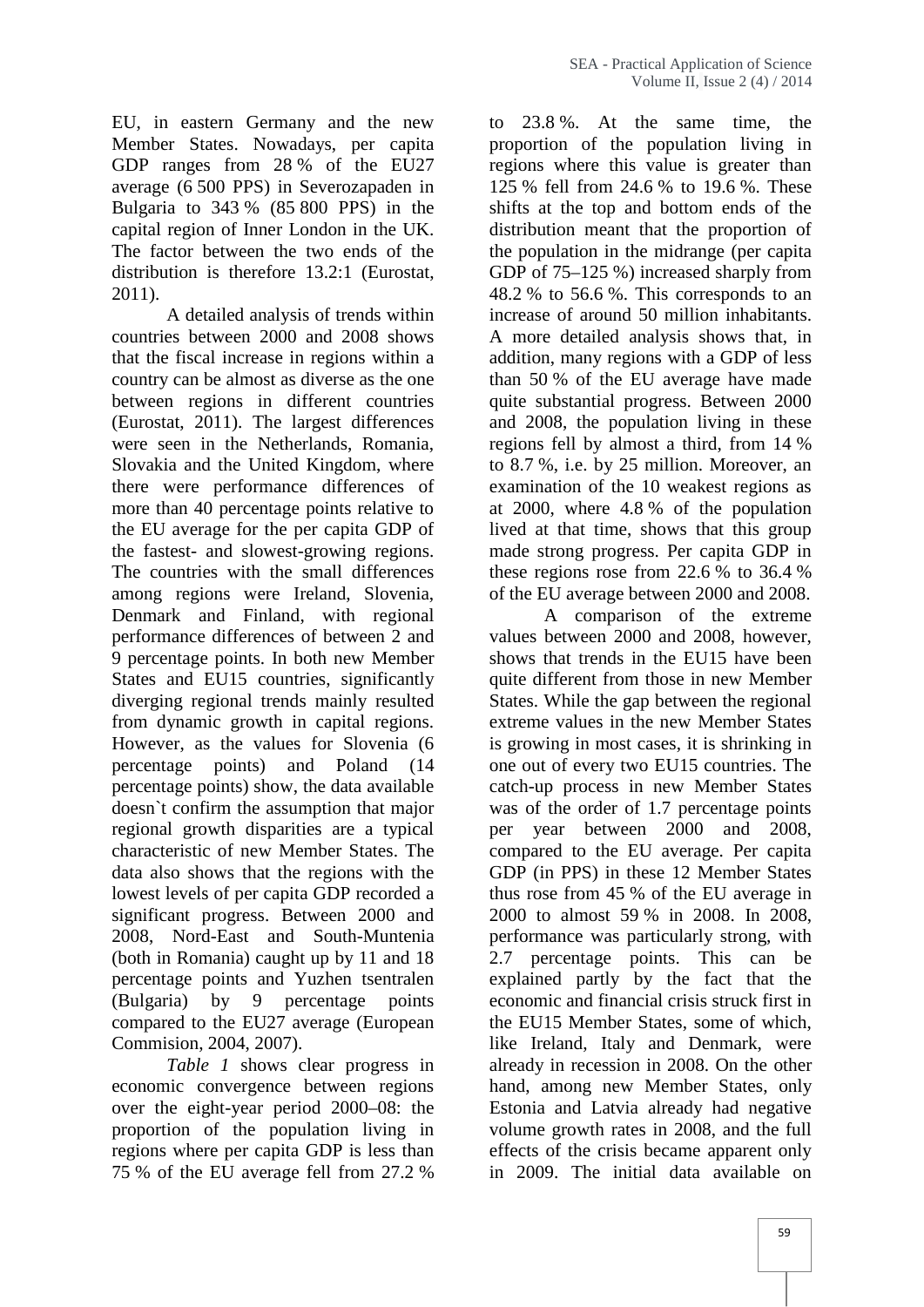certain Member States for 2009 and 2010 would suggest that the recession affected rural regions and areas lagging behind in terms of economic development less severely than regions with a high perinhabitant GDP, or with a high level of dependence on exports or tourism. This means that it can be expected that disparities didn't start to increase.

It should be emphasized that EU regional policy support is, of course, only part of the explanation for these processes, several other factors (increasing openness to the world economy, national economic policies and the structural adaptation of the national economies) have also contributed to the catching up processes. At the same time, as a result of strengthening the EUlevel regional policy since the 1990s, subsidies from the EU play a decisive role in the convergence of economic performance.

# **European Council adopted cohesion policy package for 2014-2020**

The Council today adopted the cohesion policy package for 2014-2020, marking the end of two and a half years of negotiations. The purpose of cohesion policy is to slow down the differences between the levels of progress of the EU's various regions by promoting financial increase, job creation and competitiveness. Cohesion policy side by side contributes to the realization of the Europe 2020 strategy targets of bright, sustainable and inclusive rise. The EU support for cohesion policy amounts to EUR 325.15 billion (in 2011 prices) for the next seven years, in line with the EU's multiannual financial skeleton (MFF) for 2014-2020 adopted by the Council on 2 December. This is around one third of the expenditure ceiling of the next MFF. The six regulations adopted today define the conditions of eligibility and the criteria for the allocation of the EU cohesion policy support European Commission, *"Financial Instruments in Cohesion Policy 2014-2020".*.

Under the preventive arm of the macro-economic conditionality the Commission may ask amendments to a member state's partnership agreement in order to address for instance macroeconomic disequilibrium. Where a member state fails to respond well to such request, the Commission may propose the Council to suspend a part or all of the payments for the programs concerned. The proposed suggestion requires the support of a qualified majority of the Council to take effect. Under the qualification arm, the Commission must propose to suspend part or all commitments or payments when a member state fails to take corrective action within the economic governance procedures (e.g. the excessive deficit procedure and the macroeconomic imbalances procedure). An offer to stop commitments is deemed adopted; if not it is rejected by the Council with qualified majority. A proposal to reject payments requires the support of a qualified majority of the Council. Elevates of suspended commitments is decided by the Commission, and the lifting of suspended payments by the Council.

The European Parliament is involved in the application of the macro economic conditionality through a structured dialogue. In making a proposal for a hanging of commitments or payments, the Commission has to give due consideration to any opinion expressed within this dialogue. In addition, several safeguards have been introduced in order to mitigate any unintended effects. This means for instance the exclusion of too frequent reprogramming in order to avoid a break of programs and the reduction of amount of commitments depending on unemployment installment, poorness rate and contraction of GDP. The cohesion policy contributes with EUR 3.0 billion from the ESF to the EUR 6.0 billion of the youth employment initiative (YEI) which will bring benefits to young unemployed persons aged 15-24 years living in regions with levels of youth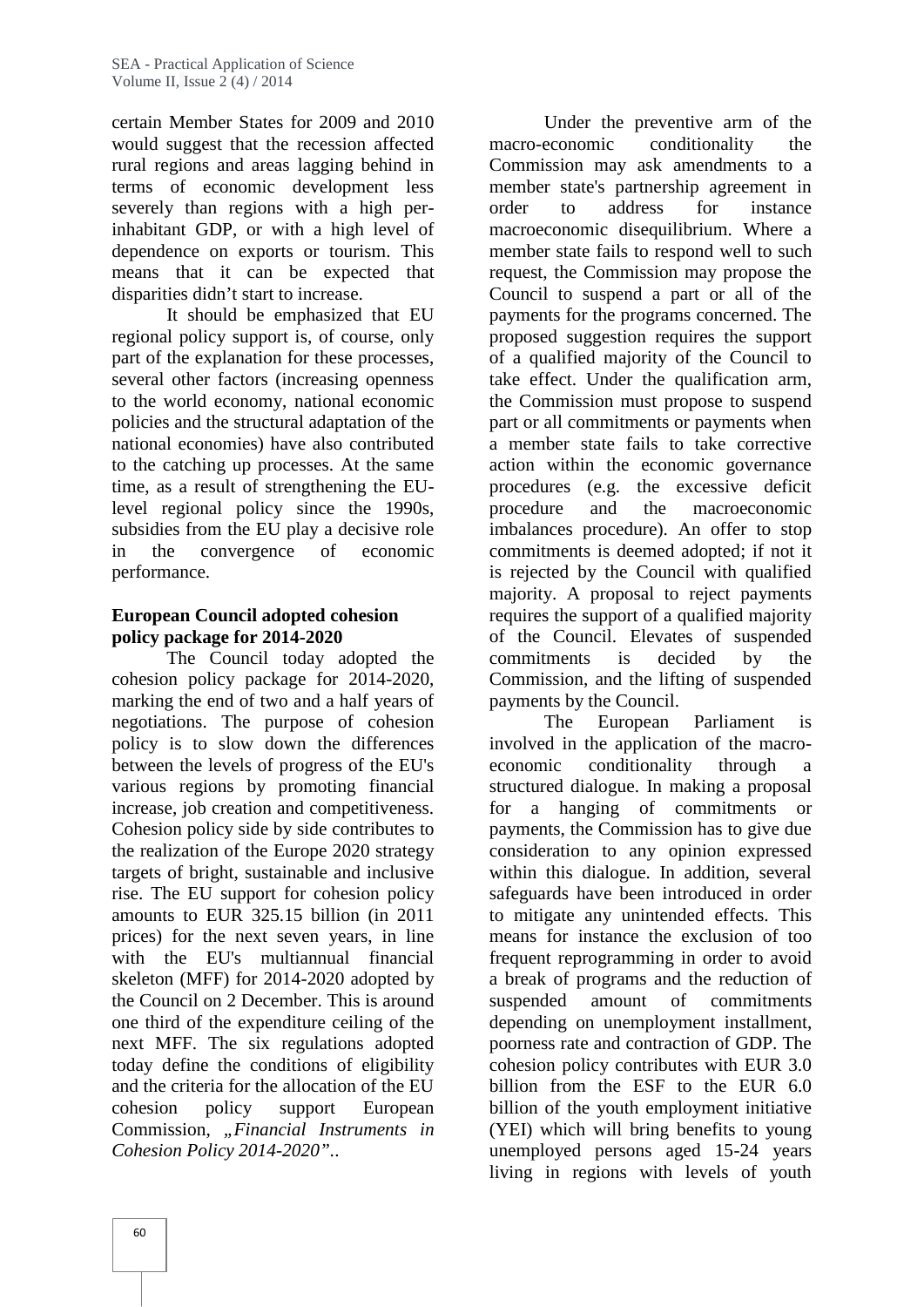unemployment above 25%. Member States with eligible regions may decide to expand the task group to unemployed persons aged 15-30 years.

Reinforcing territorial cohesion is also one important component of the reform. New instruments such as the community-led local development and the integrated territorial investments have been introduced to bring territorial strategies and to protect the connection between the territorial dimension and the thematic objectives selected in the partnership agreements and programs. The strong focus on results has been escorted by further simplification of the policy such as the harmonization of eligibility rules and management and control systems between different EU funds, the introduction of simplified repayment rules and the possibility to tackle funds on the basis of common action plans.

#### **Legislative proposals for EU Cohesion Policy: 2014-2020**

The Commission proposed a number of important changes to the way cohesion policy is designed and implemented, namely:

• concentrating on the Europe 2020 Strategy's priorities of smart, sustainable and inclusive increase; • trying to reward the

performances;

• supporting integrated

programming;

• focusing on results – monitoring progress towards agreed objectives; • reinforcing territorial cohesion; and

• simplifying delivery.

This follows the adoption by the Commission in June 2011 of a proposal for the next multi-annual financial framework for the same period (1): a budget for delivering the Europe 2020 Strategy. In its proposal, the Commission decided that cohesion policy should stay an essential element of the next economical package network,

and underlined its pivotal role in delivering the Europe 2020 Strategy.

The total proposed budget for the period 2014-2020 will be EUR 376 billion, including funding for the new Connecting Europe Facility, which is designed to enhance cross-border projects in energy, transport and information technology.

The legislative architecture for cohesion policy includes:

• An overarching regulation setting out common objectives for the European Regional Development Fund (ERDF), the European Social Fund (ESF), the Cohesion Fund, the European Agricultural Fund for Rural Development(EAFRD), the European Maritime and Fisheries Fund (EMFF), and further general rules for the ERDF, ESF and Cohesion Fund;

• Three specific targets for the ERDF, the ESF and the Cohesion Fund; and

• Two regulations on the European territorial connection tasks and the European Grouping of Territorial

#### **The Cohesion Fund**

The Cohesion Fund helps Member States with a GNI per inhabitant of less than 90 % of the EU-27 average to invest in TEN-T transport networks and the environment.

#### **Supporting thematic concentration**

In the field of environment, the Cohesion Fund will support investment in climate change adaptation and risk prevention, as well as investment in the water and waste sectors and the urban environment. In line with the Commission's proposals on the Multi- Annual Financial Framework, investment in energy would also be eligible for provided it has positive environmental benefits. Investment in energy efficiency and renewable energy are therefore also supported. In the field of transport, in addition to the TEn-T the Cohesion Fund will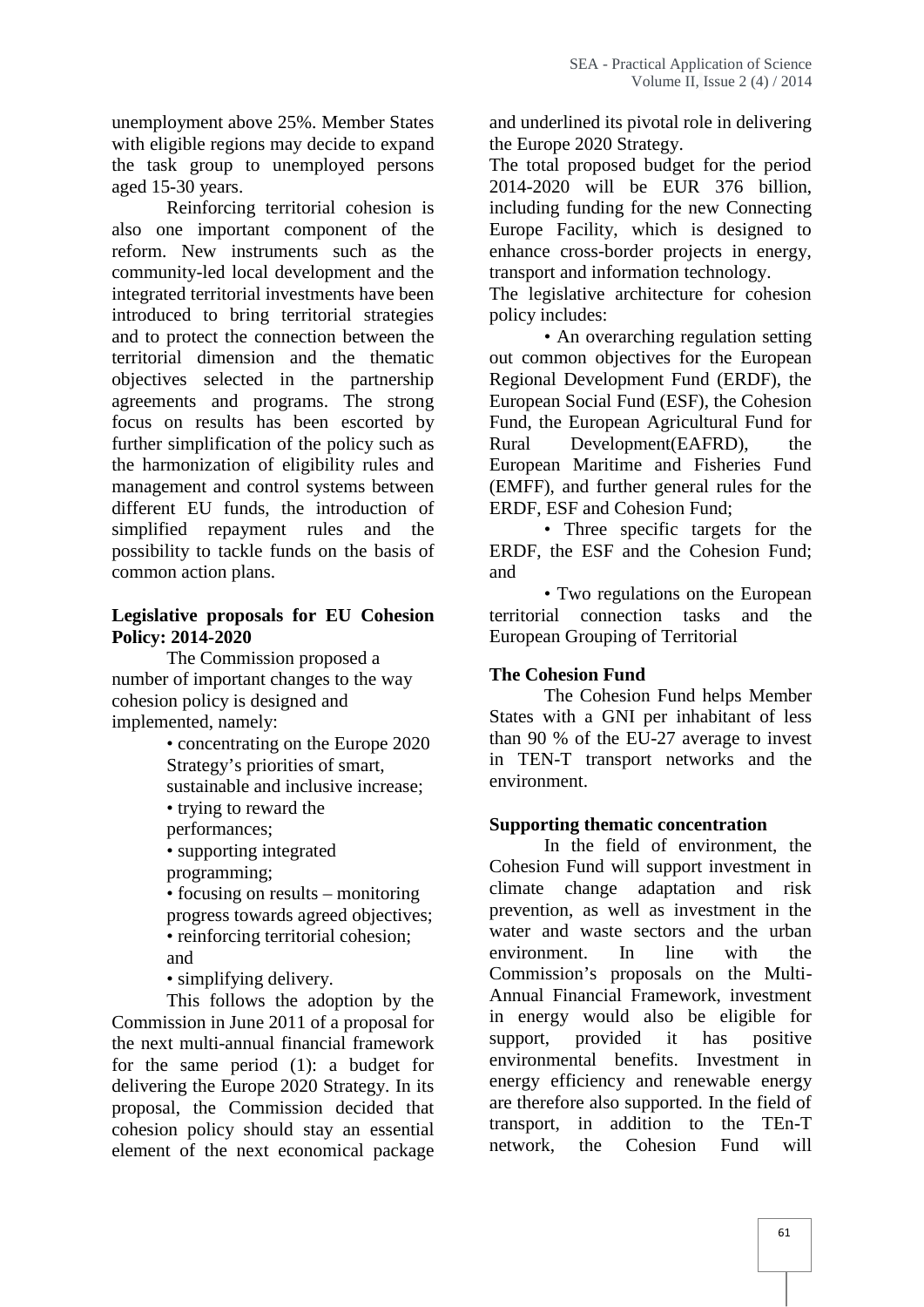contribute to investments in low-carbon transport systems and urban transport.

# **European Territorial Cooperation**

European Territorial Cooperation is a target of cohesion policy and shows a framework for the exchanges of experience between national, regional and local actors from different Member States, as well as joint action to find common solutions to known problems. This is all the more important given that the points faced by Member States and regions rising cut across national/regional boundaries and require joint, cooperative action at the appropriate territorial level. European Territorial Cooperation can thus also give an important contribution to fostering the new Lisbon Treaty particular of territorial cohesion.

The objective sets out the financial resources available for each strand and the criteria for their allocation to Member States. They will be allocated as follows:

• 73.24% for cross-border cooperation;

• 20.78% for transnational cooperation;

• 5.98% for interregional cooperation.

This covers the continuation of the way for the transfer of resources for cooperation targets at the external borders of the Union, to be supported under the European neighborhood and Partnership Instrument (EnPI) and the instrument for Pre-Accession Assistance. Collaborations on programs under the European Territorial Cooperation tasks and programs financed under external instruments shall be promoted.

# **Conclusions**

The cohesion transfers should be spent on those factors which have the greatest contribution to the improvement of growing prospects and competitiveness in the given regions. Theories on regional development have controversial conclusions about the long-term formation

of development disparities. However, it has become that successful increasing policies are based on endogenous factors, innovation and well-functioning institutions. After examining theoretical considerations and regional disparities, the study analyses the impacts of EU regional policy and evaluates the main elements of the proposed regulatory frameworks for the period 2014-2020.

# **References**

[1]Benz A., Eberlein B., (1998), "*The Logic of Multi-Level Interaction*",RSC Working Paper No. 98/31, European University Press

[2]European Commission, "Financial Instruments *in Cohesion Policy 2014-2020".*

[3]Council of the European Union, "Council *adopts cohesion policy package for 2014-2020", Brussels, 16 December 2013 17826/13, (OR. en), PRESSE 579*

[4]European Commission, (2004), "A new partnership for cohesion. Convergence, competitiveness, cooperation. *Third Report on Economic and Social Cohesion"*. Office for Official Publication of the European Communities, Luxembourg.

[5]European Commission, (2007), "*Growing Regions, growing Europe. Fourth report on economic and social cohesion*." Communication from the Commission. Office for Official Publications of the European Communities. Luxembourg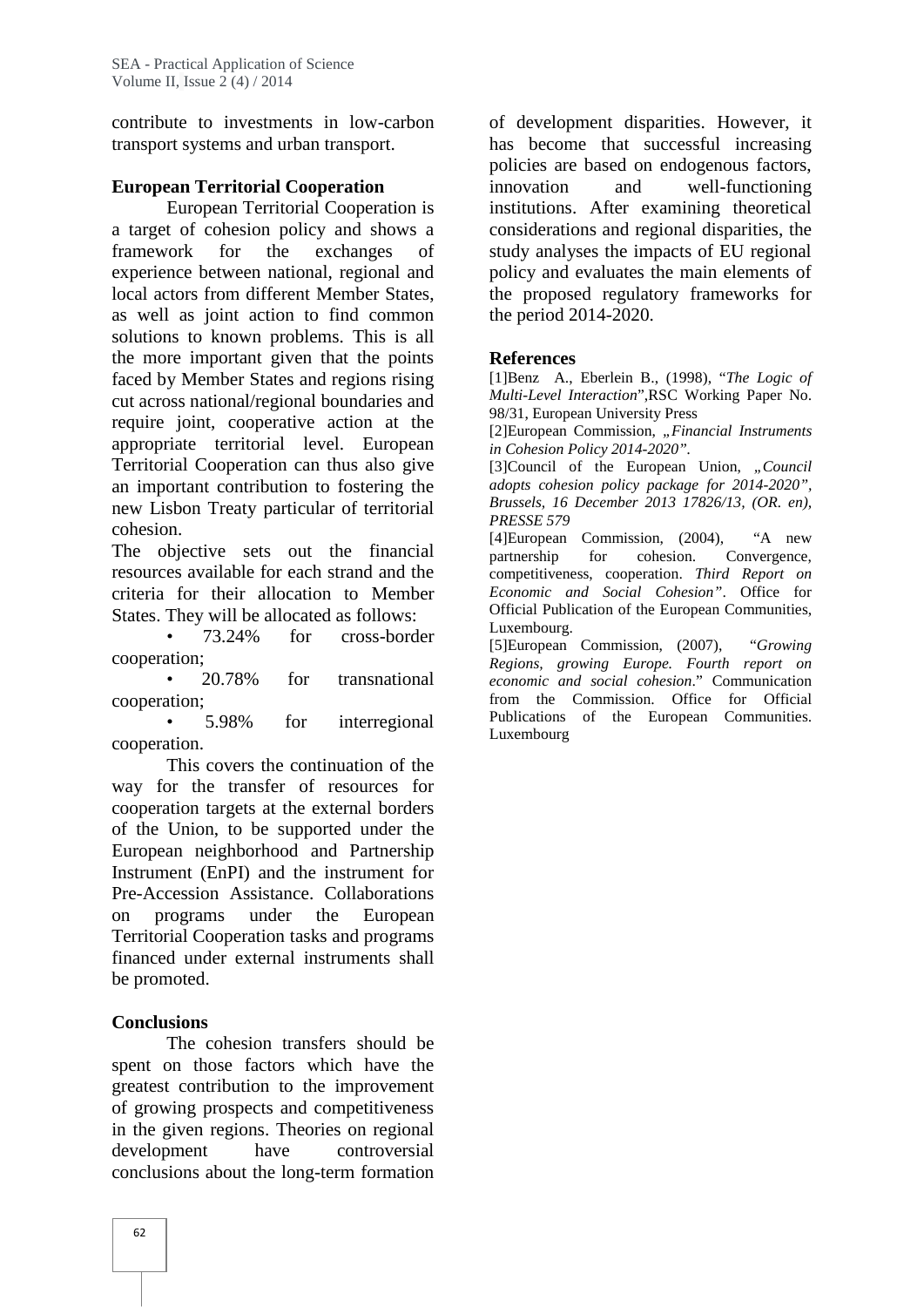# *Table 1* **Convergence among regions: Shares of population in economically stronger and weaker**

| regions $(EU27=100)$        |      |      |
|-----------------------------|------|------|
| Percentage of population in | 2000 | 2008 |
| regions with a per capita   |      |      |
| GDP (in PPS)                |      |      |
| >125%                       | 24.6 | 19.6 |
| 100% to 125%                | 27.7 | 30.0 |
| 75% to 100%                 | 20.5 | 26.6 |
| < 75%                       | 27.2 | 23.8 |
| of which: $<$ 50%           | 14.0 | 8.7  |

Source: Eurostat, 2011